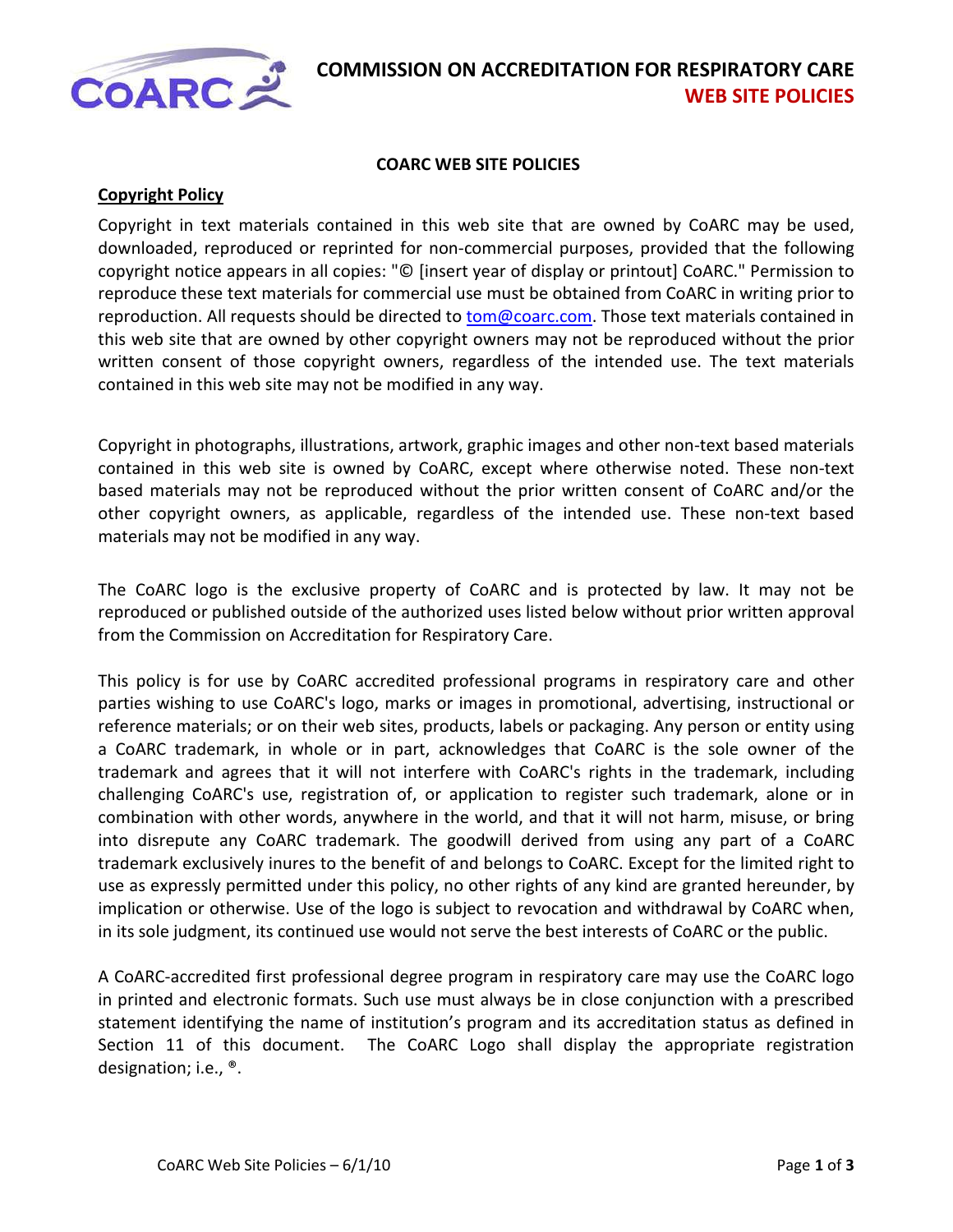

If there are any questions regarding this policy or any user would like to receive camera-ready or electronic copies of the CoARC logo, please contact the Executive Office at:

> Commission on Accreditation for Respiratory Care 1248 Harwood Road Bedford, TX 76021-4244 Tel: (817) 283-2835 Fax: (817) 354-8519

## **Link to the CoARC Website**

Web sites that serve as noncommercial electronic informational forums concerning CoARC policies, procedures and services may use the CoARC logo to indicate a link to CoARC's web site at [www.coarc.com.](http://www.coarc.com/) The area around the CoARC logo must be clean and uncluttered and the CoARC logo must not be altered, used as a design element or incorporated into any other design, graphic, illustration, or logo on the web site.

### **Unauthorized Use of CoARC Logo**

CoARC logo: Programs shall not use the CoARC logo in connection with web sites, products, packaging, manuals, promotional/advertising materials, presentations or for any other purpose except as authorized above without prior written approval from the Commission on Accreditation for Respiratory Care. The CoARC logo may only be used by currently accredited respiratory care programs. The logo may NOT be used by programs that have applied for but not yet received accreditation*, including programs granted a Letter of Review*.

Company, Product, or Service Name: Programs shall not use or register, in whole or in part the CoARC logo, or an alteration thereof, as or as part of a company name, trade name, product name, or service name except as specifically noted in this policy.

Variations, Takeoffs or Abbreviations: Programs shall not alter or use the CoARC logo as design elements or incorporate them into any other design, graphic or illustration for any purpose.

Disparaging Manner: Programs shall not use the CoARC logo in a disparaging manner or in any manner that would impinge upon the integrity of CoARC.

Endorsement or Sponsorship: Programs shall not use CoARC logo in a manner that would indicate or imply CoARC's affiliation with or endorsement, sponsorship or support of a third party product or service.

Merchandise Items: Programs shall not manufacture, sell or give-away merchandise items, such as T-shirts and mugs, bearing the CoARC logo, except pursuant to express, prior written approval of CoARC.